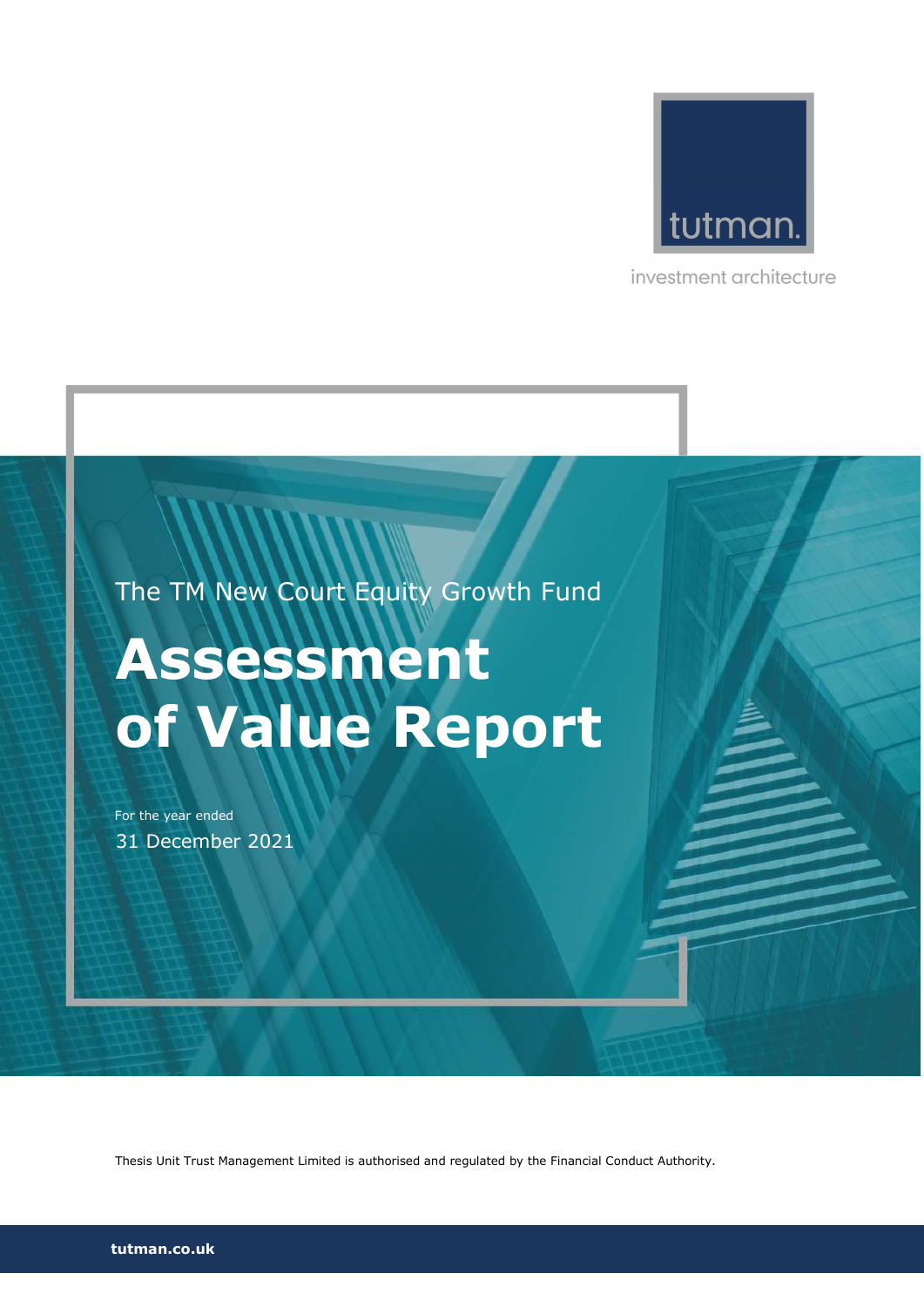# Fund Information

| <b>Fund objective:</b>         | The objective of the Fund is to achieve long term capital<br>growth through a world-wide portfolio of, predominately,<br>equities in any economic sector. |
|--------------------------------|-----------------------------------------------------------------------------------------------------------------------------------------------------------|
| <b>Fund size:</b>              | £150,225,325.73                                                                                                                                           |
| <b>Performance comparator:</b> | UK CPI $+4\%$                                                                                                                                             |

## Assessment of Value

The Board of the Authorised Fund Manager (AFM) is required to perform an annual Assessment of Value for each unit class within the fund and to report its findings to investors.

The Assessment of Value places a responsibility on the AFM to determine whether the fees and charges of the fund are justified in the context of the overall service and value provided to investors.

Following the introduction of the Assessment of Value requirement in 2019, we appointed two independent non-executive directors with a particular remit to oversee and challenge the Assessment of Value process conducted in relation to the fund.

In this Assessment of Value report, we have used a traffic light system whereby:



# Independent AFM model – terminology

The AFM has the regulatory responsibility for all aspects of the fund operations including the actions of its delegates. Its role requires a focus on good investor outcomes, investor protection, oversight, compliance and general regulatory matters.

The Investment Manager is appointed by the AFM and has the full discretion to manage the assets of the portfolio in accordance with the fund's objective and investment policy. The Investment Manager is the entity which delivers out- or under-performance on behalf of investors. It is the entity which in turn receives the greatest share of the Annual Management Charge.

The Investment Manager and the AFM can be part of the same organisation or separate. When they are separate the fund can be described as having an Independent AFM which is the case with the The TM New Court Equity Growth Fund.

## Background to our firm – Independent AFM

Thesis Unit Trust Management Limited is a specialist provider of independent AFM services. Our approach to delivering good outcomes for investors in our funds, from the initial design phase and throughout the fund life cycle, is based upon having the right blend of experience, culture and governance.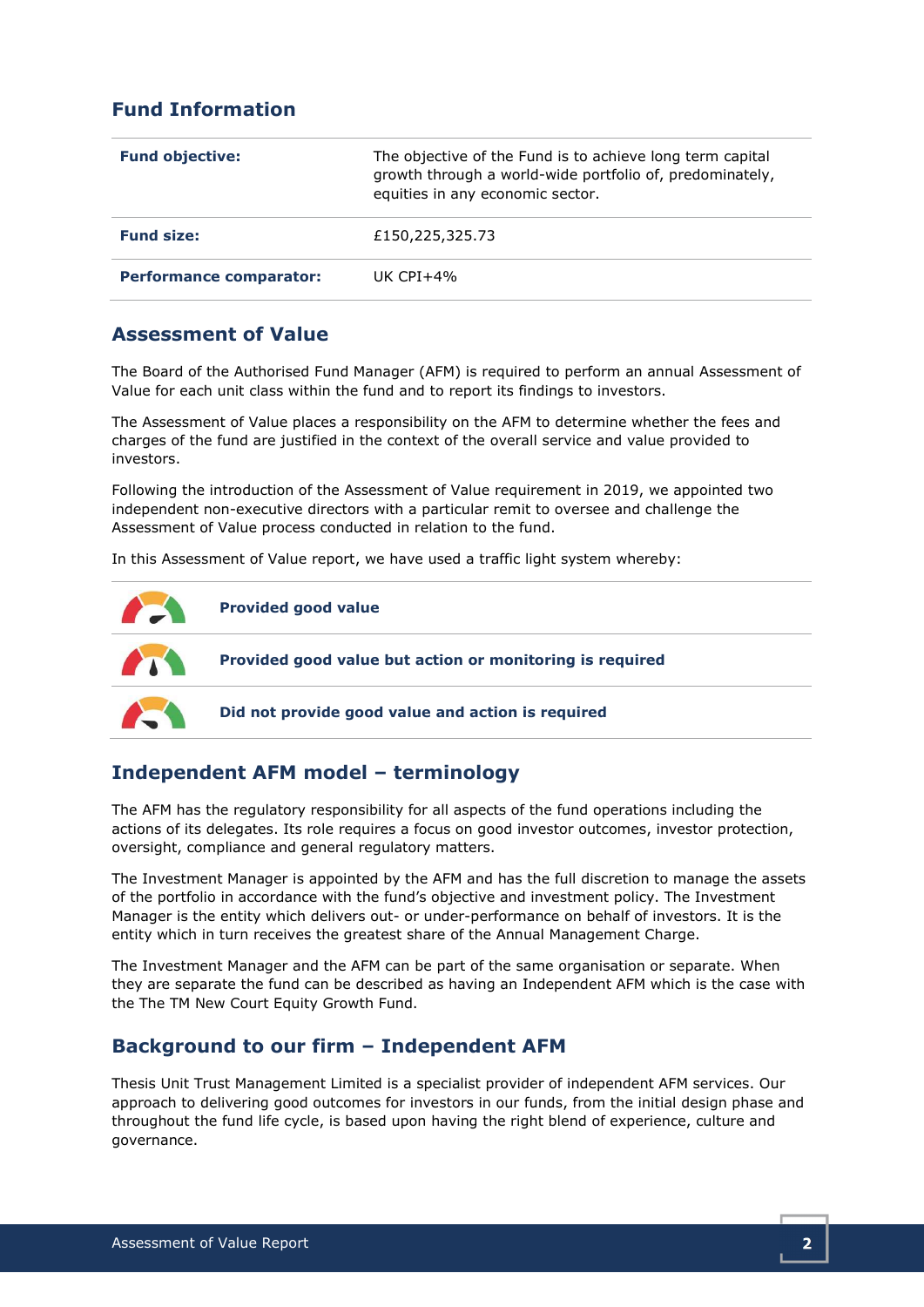We choose to work with a variety of service providers (fund accountants, depositaries, transfer agents and auditors) and provide independent, bespoke and flexible solutions. By outsourcing dayto-day activity to specialist providers our teams can focus on investor outcomes, risk management, oversight, product governance and regulatory change.

We delegate fund servicing to a panel of reputable institutions. Consequently, we have an informed view of this part of the supply chain. We benchmark those fund servicers against a range of criteria including service and cost. We build close relationships with our delegates at all levels within our respective organisations allowing for effective escalation when appropriate and always with the best interests of investors in mind. We are also able to change a service provider with relative ease as and when required to improve quality of service, reduce cost or for other strategic or operational reasons.

We delegate investment management to a wide range of firms who utilise different strategies and investment techniques. As such we have a broad and informed view of the investment management marketplace and independently benchmark across a range of criteria including service, performance and costs. Coming from a fund management background we have qualified investment managers and research analysts within our AFM business who have the experience to monitor fund performance and challenge third party investment managers on behalf of investors in the funds.



## Independent AFM – service and costs

In assessing the quality and cost of our independent AFM service we have concluded that we have delivered a service that meets the requirements of investors in the funds, and the fund sponsor, and which has delivered value.

Examples of the criteria that we considered included the operation and compliance of the fund (including the number of errors and investor complaints), the results from the depositary's inspection and audit of our AFM arrangements, and other factors such as the implementation of regulatory change at no cost to investors.

We judge whether our AFM fee is competitive and can be justified based on feedback from independent consultants, our clients who select us and when existing funds move to us from our competitors. Our fees are tiered thereby providing economies of scale for investors as the fund value increases.



## Service provider service and costs

Having separately assessed the quality and cost of the outsourced fund service providers we have concluded that services have met the requirements expected and delivered value to investors.

Examples of the criteria that we considered included Key Performance Indicators in the key areas including pricing, delivery of statements, delivery of report and accounts, and investor complaints.

We have assessed that the service providers' fees are competitive and provide value to investors by benchmarking against the other service providers on our panel. The majority of fees are tiered thereby providing a mechanism for economies of scale as the fund value increases.

#### Investment manager service and costs

It is our judgement that the experience of investors in the fund and an assessment of whether the fund has delivered value is most directly impacted by the services, performance and costs that are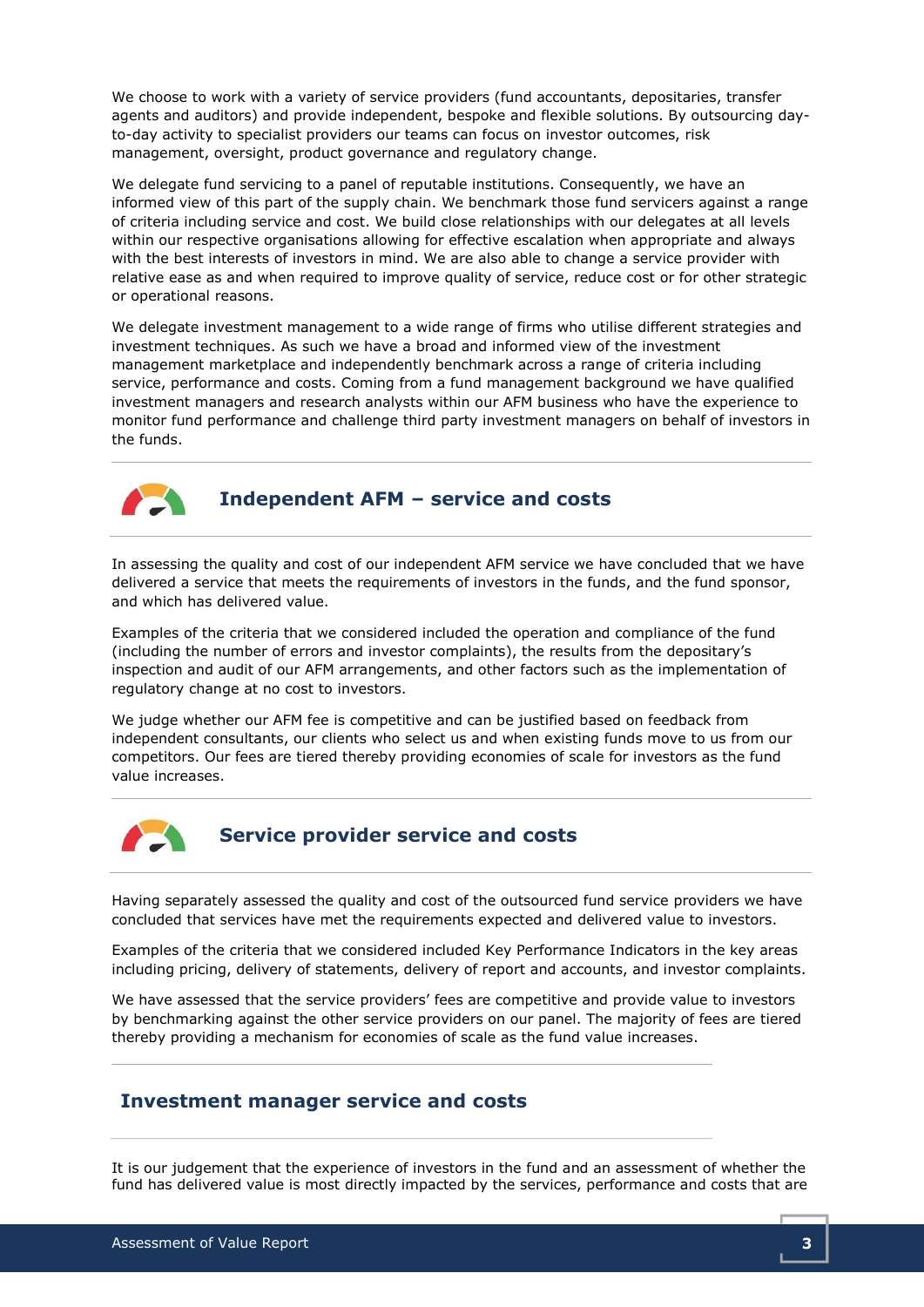attributable to the Investment Manager. Further details of our value assessment, with a particular focus on the Investment Manager, are shown below:

# Quality of service

The range and quality of service delivered by the Investment Manager including the experience of the team, track record, quality of relationship with our AFM team, and the results from our governance and oversight arrangements

We monitor the Investment Manager on a daily basis, and maintain frequent contact with them on a range of aspects of their work including adherence with the investment mandate and policy, liquidity management, and fair value pricing as well as regulatory compliance. We have more formal contact quarterly and further periodic reviews on a thematic basis.

We are satisfied that the Investment Manager continues to meet our requirements and provides a good quality of service.

#### Performance

Whether the fund has provided good performance, net of fees, in relation to its investment objective. We have considered performance against the fund's benchmark and/or appropriate peer group, compliance with investment policy, volatility and liquidity, and any evidence of closet tracking.

The fund has outperformed against its comparator over 1, 3 and 5 years. Whilst volatility levels triggered a review, our Investment Committee was satisfied with the explanation from the Investment Manager and this will continue to be monitored. The fund is being actively managed in accordance with the investment objective and policy and positive returns have been delivered.

| <b>Class/Comparator</b>                | 1 year<br>performance<br>(%) | 3 year<br>performance<br>(%) | 5 year<br>performance<br>(%) | <b>Value</b> |
|----------------------------------------|------------------------------|------------------------------|------------------------------|--------------|
|                                        |                              |                              |                              |              |
| TM New Court Equity Growth A<br>Acc    | 14.19                        | 49.83                        | 0.00                         |              |
| TM New Court Equity Growth<br>A2011    | 14.20                        | 49.83                        | 55.20                        |              |
| TM New Court Equity Growth B<br>$Acc*$ | 14.38                        | N/A                          | N/A                          |              |
| TM New Court Equity Growth B<br>$Inc*$ | 14.31                        | N/A                          | N/A                          |              |
| TM New Court Equity Growth C<br>$Acc*$ | 14.49                        | N/A                          | N/A                          |              |
| TM New Court Equity Growth D<br>$Acc*$ | 14.57                        | N/A                          | N/A                          |              |
| TM New Court Equity Growth F<br>Acc    | 14.80                        | 52.18                        | 59.34                        |              |
| TM New Court Equity Growth F<br>Inc    | 14.79                        | 52.08                        | 59.26                        |              |
| UK $CPI+4%$                            | 9.40                         | 20.56                        | 36.79                        |              |

\* Class C Acc was launched in August 2019. Classes B Acc and B Inc were launched in September 2019. Class D Acc was launched in June 2020.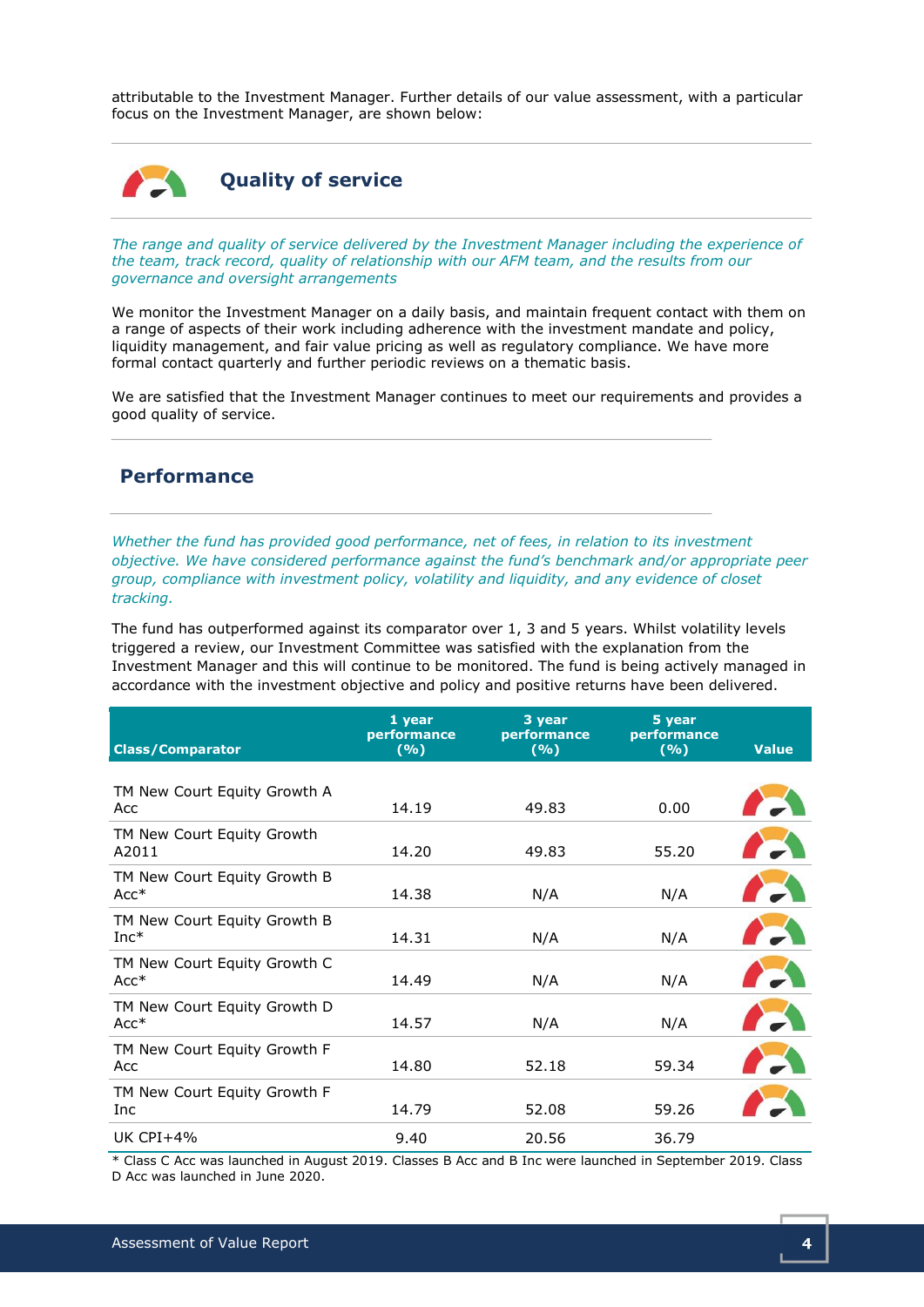

Whether the charges are reasonable compared with the costs of providing the service (considering factors such as the size of the Investment Manager, its balance sheet strength and profit margins).

At a fund size of £150,225,325.73 we are satisfied that the costs charged to the fund are reasonable given its size and a holistic assessment of the benefits that accrue to its investors.



#### Is the fund or the Investment Manager of a size or scale where economies of scale should be passed on to investors.

In view of the fund's size, we do not believe that there are economies of scale available yet to be passed back to the fund. However, we will discuss the feasibility of a tiered fee schedule with the investment manager in order that economies of scale are passed on should the fund grow sufficiently.

# Comparable market rates

#### Whether the charges are comparable with similar funds in this sector of the market.

As an independent AFM we operate multiple funds. We appoint different service providers and a wide range of Investment Managers and can readily benchmark fees.



TM New Court Equity Growth A Acc

It is our assessment that the OCF of this class is higher than the OCF of other similar funds in the market.



TM New Court Equity Growth A2011

It is our assessment that the OCF of this class is higher than the OCF of other similar funds in the market.



TM New Court Equity Growth B Acc

It is our assessment that the OCF of this class is higher than the OCF of other similar funds in the market.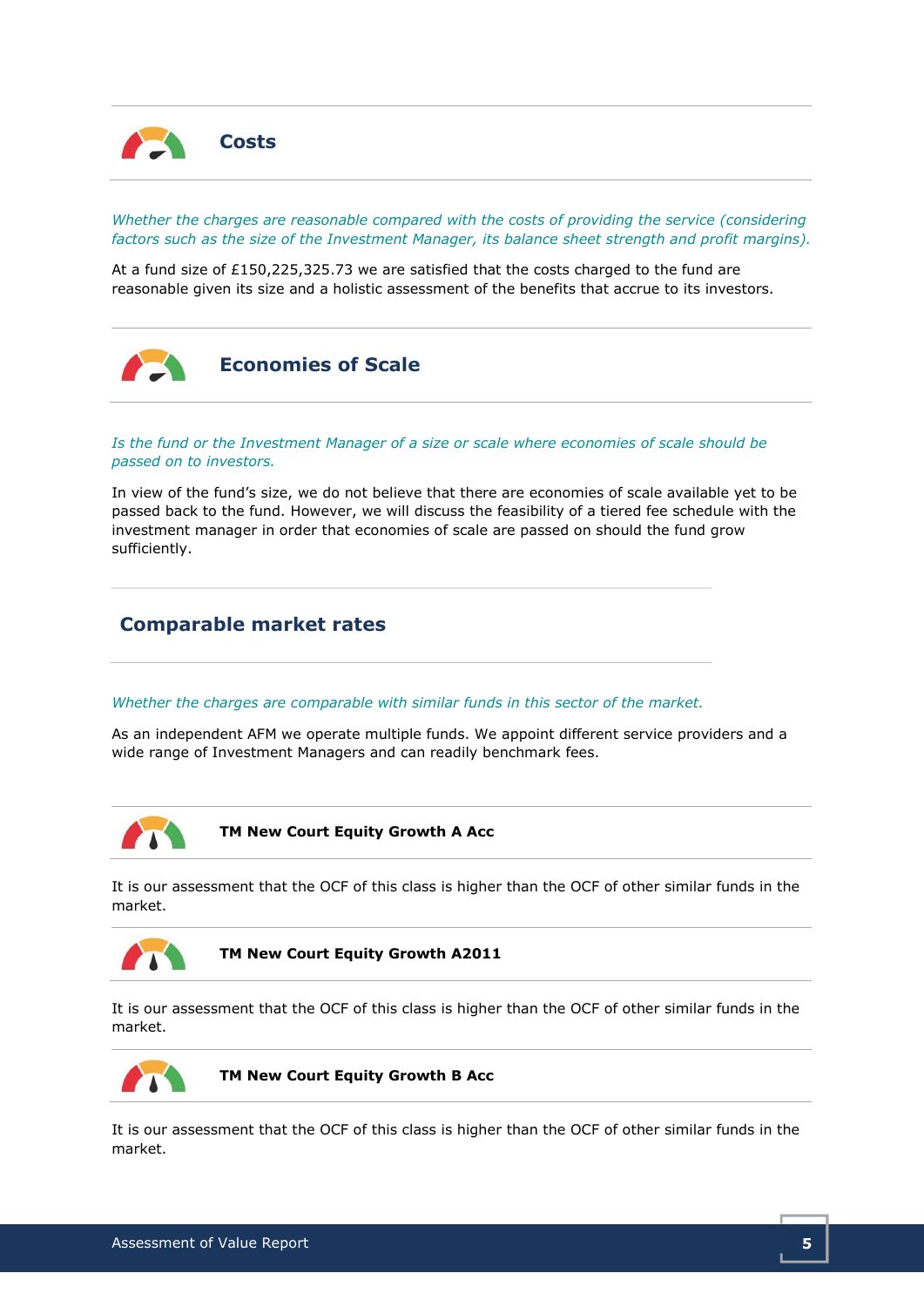

#### TM New Court Equity Growth B Inc

It is our assessment that the OCF of this class is higher than the OCF of other similar funds in the market.



#### TM New Court Equity Growth C Acc

It is our assessment that the OCF of this class is higher than the OCF of other similar funds in the market.



TM New Court Equity Growth D Acc

It is our assessment that the OCF of this class is lower than the OCF of other similar funds in the market.



TM New Court Equity Growth F Acc

It is our assessment that the OCF of this class is lower than the OCF of other similar funds in the market.



TM New Court Equity Growth F Inc

It is our assessment that the OCF of this class is lower than the OCF of other similar funds in the market.

| <b>Class/Peer group</b>                | <b>OCF</b><br>(%) |
|----------------------------------------|-------------------|
| TM New Court Equity Growth A Acc       | 1.37              |
| TM New Court Equity Growth A2011       | 1.37              |
| TM New Court Equity Growth B Acc       | 1.27              |
| TM New Court Equity Growth B Inc       | 1.27              |
| TM New Court Equity Growth C Acc       | 1.17              |
| TM New Court Equity Growth D Acc       | 1.07              |
| TM New Court Equity Growth F Acc       | 0.87              |
| TM New Court Equity Growth F Inc       | 0.87              |
| IA Mixed Investment 40-85% Shares 1.08 |                   |
| Peer group highest OCF                 | 2.33              |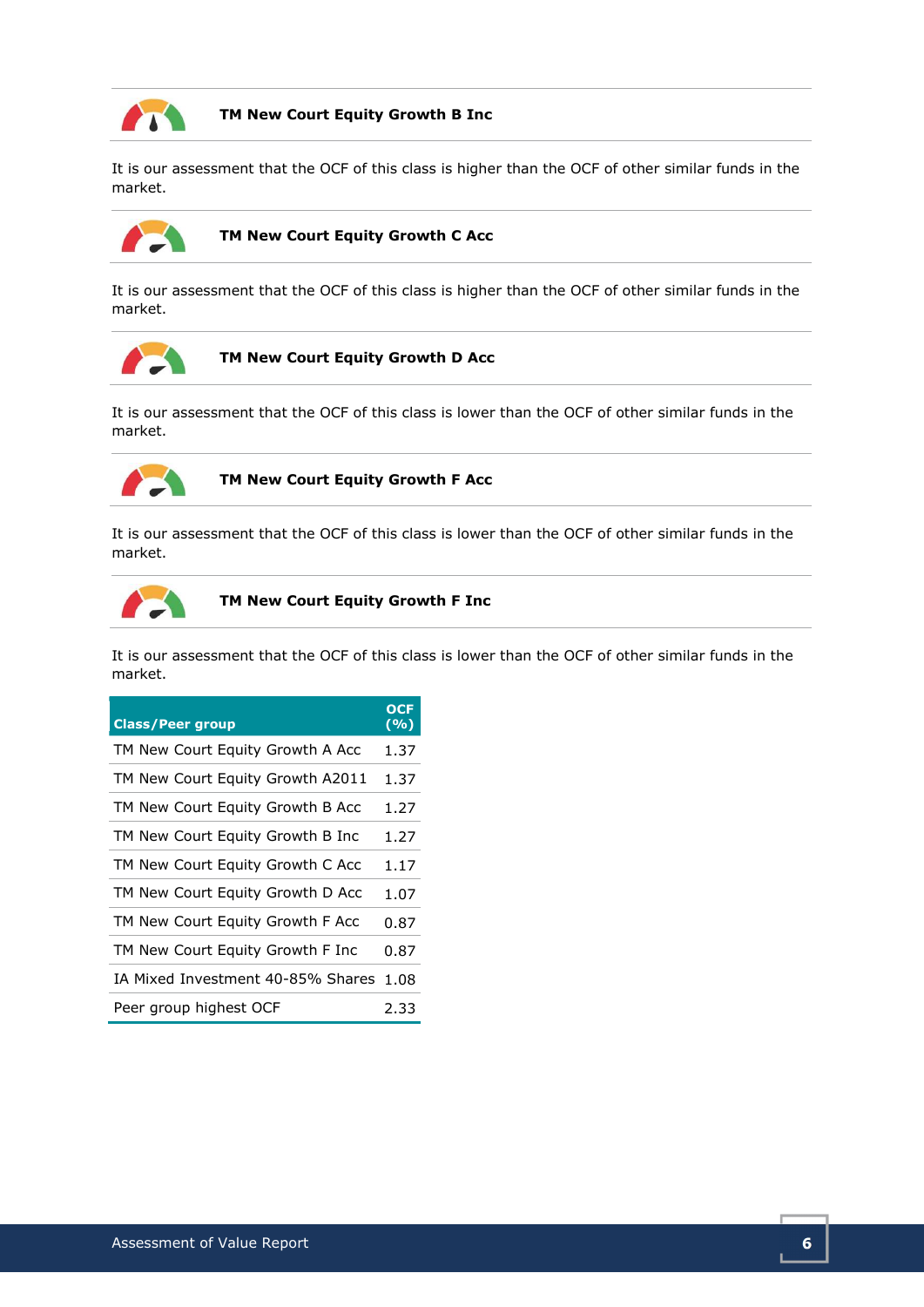# Comparable services

How the charges compare to other comparable funds that the Investment Manager manages.



TM New Court Equity Growth A Acc

The investment manager's charges for comparable services to other investors are in line with the charges borne by each class in the fund.



TM New Court Equity Growth A2011

The investment manager's charges for comparable services to other investors are in line with the charges borne by each class in the fund.



TM New Court Equity Growth B Acc

The investment manager's charges for comparable services to other investors are in line with the charges borne by each class in the fund.



TM New Court Equity Growth B Inc

The investment manager's charges for comparable services to other investors are in line with the charges borne by each class in the fund.



TM New Court Equity Growth C Acc

The investment manager's charges for comparable services to other investors are in line with the charges borne by each class in the fund.



TM New Court Equity Growth D Acc

The investment manager's charges for comparable services to other investors are in line with the charges borne by each class in the fund.



TM New Court Equity Growth F Acc

The investment manager's charges for comparable services to other investors are in line with the charges borne by each class in the fund.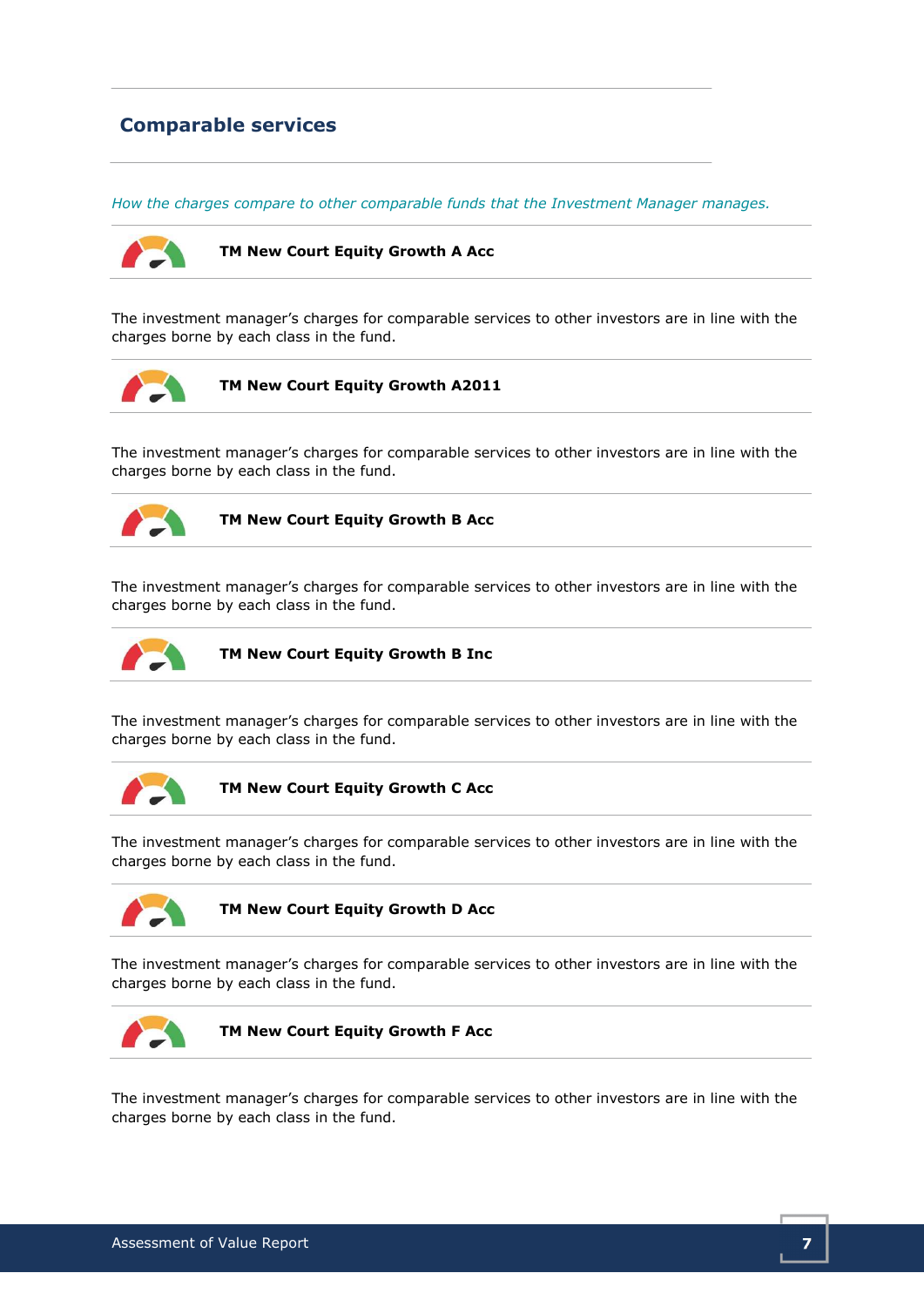

#### TM New Court Equity Growth F Inc

The investment manager's charges for comparable services to other investors are in line with the charges borne by each class in the fund.



Classes of units

Whether investors are invested in a unit class with higher charges than another class which is available. We have also considered different fees which apply to retail and institutional investors where institutional investors are subject to a significantly higher minimum investment.

The OCF of the institutional class is 0.30% lower than the retail class. This represents the discount provided for larger holders. The differential has been considered reasonable and justifiable on the basis that large holders increase the fund size and the potential economies of scale, with reduced operational workload and risk. Class F shares are only available to staff of the investment manager.

## Overall Assessment of Value

Following our assessment, the board of Thesis Unit Trust Management Limited has concluded its assessment of value for each unit class as follows:



TM New Court Equity Growth A Acc

Provided good value.

TM New Court Equity Growth A2011

Provided good value.



TM New Court Equity Growth B Acc

Provided good value.



TM New Court Equity Growth B Inc

Provided good value.